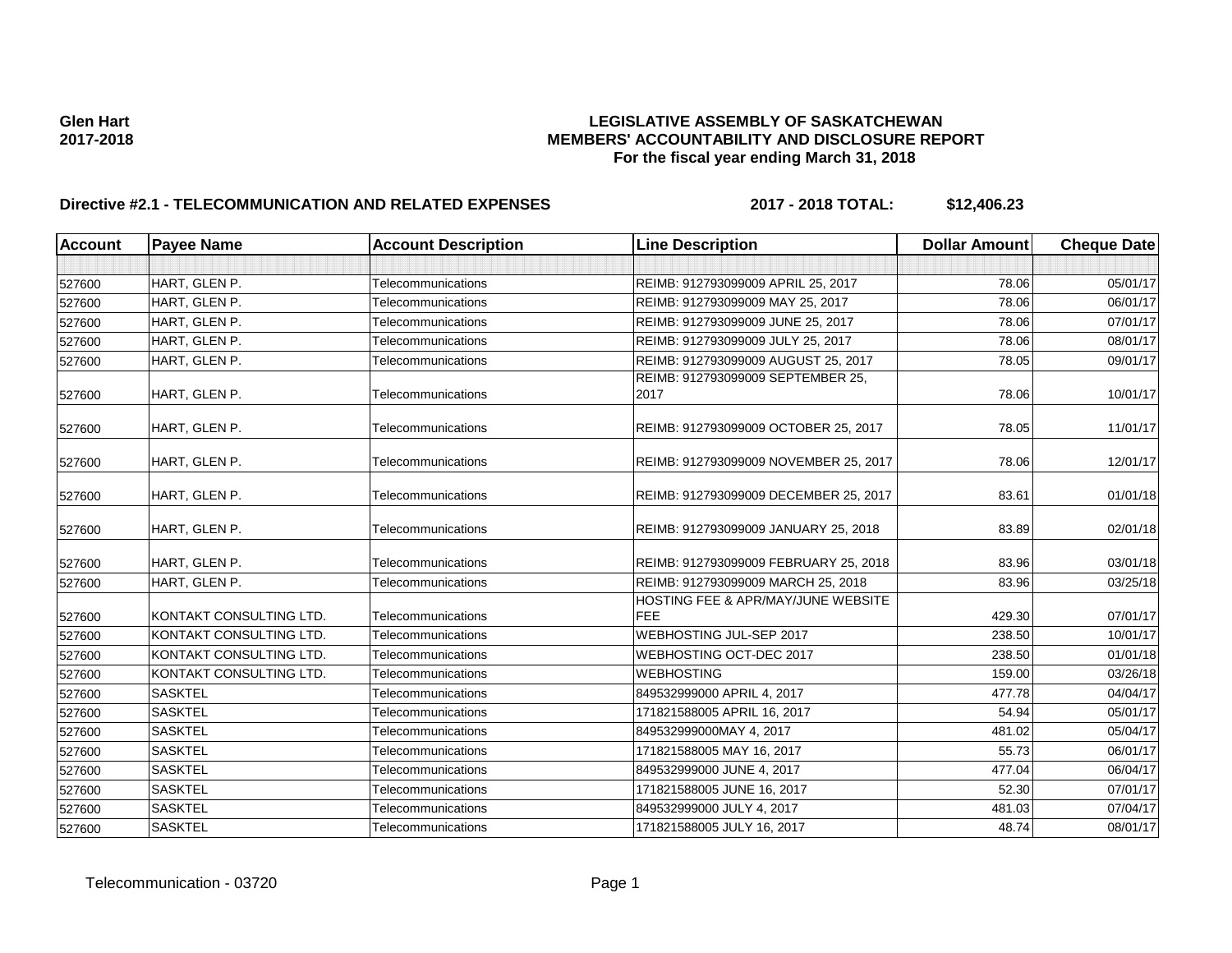# Glen Hart<br>**LEGISLATIVE ASSEMBLY OF SASKATCHEWAN**<br>MEMBERS' ACCOUNTABILITY AND DISCLOSURE REF **2017-2018 MEMBERS' ACCOUNTABILITY AND DISCLOSURE REPORT For the fiscal year ending March 31, 2018**

# **Directive #2.1 - TELECOMMUNICATION AND RELATED EXPENSES 2017 - 2018 TOTAL: \$12,406.23**

| <b>Account</b> | <b>Payee Name</b>                                      | <b>Account Description</b> | <b>Line Description</b>         | <b>Dollar Amount</b> | <b>Cheque Date</b> |
|----------------|--------------------------------------------------------|----------------------------|---------------------------------|----------------------|--------------------|
|                |                                                        |                            |                                 |                      |                    |
| 527600         | <b>SASKTEL</b>                                         | Telecommunications         | 849532999000 AUGUST 4, 2017     | 478.07               | 09/01/17           |
| 527600         | <b>SASKTEL</b>                                         | Telecommunications         | 171821588005 AUGUST 16, 2017    | 79.87                | 09/01/17           |
| 527600         | <b>SASKTEL</b>                                         | Telecommunications         | 849532999000 SEPTEMBER 4, 2017  | 475.34               | 09/04/17           |
| 527600         | <b>SASKTEL</b>                                         | Telecommunications         | 171821588005 SEPTEMBER 16, 2017 | 70.25                | 10/01/17           |
| 527600         | <b>SASKTEL</b>                                         | <b>Telecommunications</b>  | 849532999000 OCTOBER 4, 2017    | 480.48               | 10/04/17           |
| 527600         | <b>SASKTEL</b>                                         | Telecommunications         | 171821588005 OCTOBER 16, 2017   | 48.57                | 11/01/17           |
| 527600         | <b>SASKTEL</b>                                         | Telecommunications         | 849532999000 NOVEMBER 4, 2017   | 476.83               | 11/04/17           |
| 527600         | <b>SASKTEL</b>                                         | Telecommunications         | 171821588005 NOVEMBER 16, 2017  | 51.88                | 11/16/17           |
| 527600         | <b>SASKTEL</b>                                         | <b>Telecommunications</b>  | 849532999000 DECEMBER 4, 2017   | 476.22               | 12/04/17           |
| 527600         | <b>SASKTEL</b>                                         | Telecommunications         | 171821588005 DECEMBER 16, 2017  | 48.99                | 01/01/18           |
| 527600         | <b>SASKTEL</b>                                         | Telecommunications         | 849532999000 JANUARY 4, 2018    | 475.37               | 01/04/18           |
| 527600         | <b>SASKTEL</b>                                         | Telecommunications         | 171821588005 JANUARY 16, 2018   | 48.91                | 01/16/18           |
| 527600         | <b>SASKTEL</b>                                         | Telecommunications         | 849532999000 FEBRUARY 4, 2018   | 483.05               | 02/04/18           |
| 527600         | <b>SASKTEL</b>                                         | <b>Telecommunications</b>  | 171821588005 FEBRUARY 16, 2018  | 85.29                | 03/01/18           |
| 527600         | <b>SASKTEL</b>                                         | Telecommunications         | 849532999000 MARCH 4, 2018      | 481.46               | 03/04/18           |
| 527600         | <b>SASKTEL</b>                                         | <b>Telecommunications</b>  | 171821588005 MARCH 16, 2018     | 87.35                | 03/16/18           |
| 527600         | <b>XPLORNET COMMUNICATIONS INC. Telecommunications</b> |                            | APRIL 1 - 30, 2017              | 63.26                | 04/01/17           |
| 527600         | XPLORNET COMMUNICATIONS INC. Telecommunications        |                            | 1032256 MAY 1-31, 2017          | 63.26                | 05/01/17           |
| 527600         | XPLORNET COMMUNICATIONS INC. Telecommunications        |                            | JUN 1 - 30, 2017                | 63.26                | 06/01/17           |
| 527600         | XPLORNET COMMUNICATIONS INC. Telecommunications        |                            | JULY 1 - 31, 2017               | 63.26                | 07/01/17           |
| 527600         | XPLORNET COMMUNICATIONS INC. Telecommunications        |                            | AUGUST 1 - 31, 2017             | 63.26                | 08/01/17           |
| 527600         | XPLORNET COMMUNICATIONS INC. Telecommunications        |                            | <b>AUGUST 2017 INTERNET</b>     | 63.26                | 09/01/17           |
| 527600         | XPLORNET COMMUNICATIONS INC. Telecommunications        |                            | 1032256 SEPTEMBER 1, 2017       | 63.26                | 09/01/17           |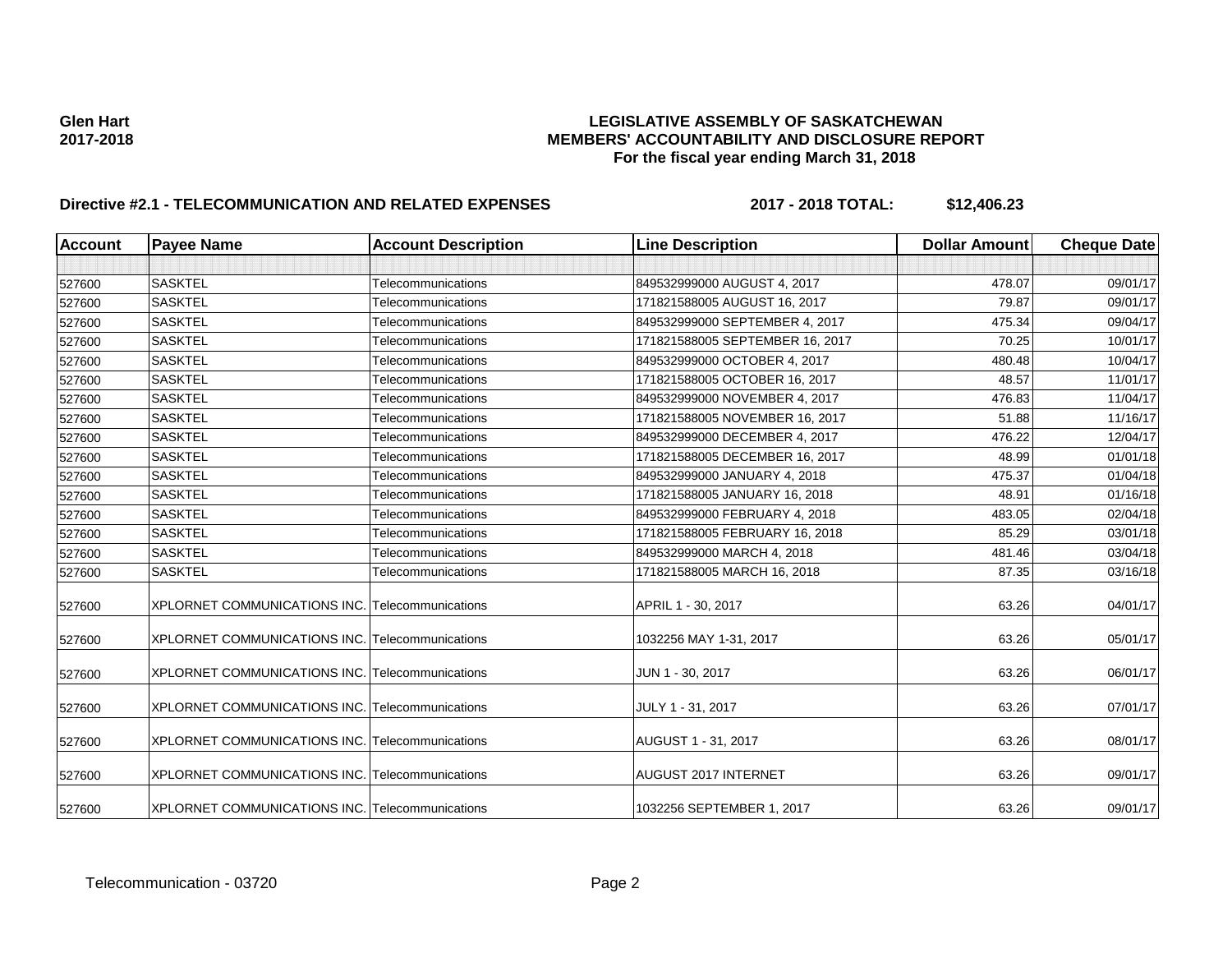## Glen Hart<br>**LEGISLATIVE ASSEMBLY OF SASKATCHEWAN**<br>MEMBERS' ACCOUNTABILITY AND DISCLOSURE REF **2017-2018 MEMBERS' ACCOUNTABILITY AND DISCLOSURE REPORT For the fiscal year ending March 31, 2018**

# **Directive #2.1 - TELECOMMUNICATION AND RELATED EXPENSES 2017 - 2018 TOTAL: \$12,406.23**

| <b>Account</b> | <b>Payee Name</b>                               | <b>Account Description</b>         | <b>Line Description</b>        | Dollar Amount | <b>Cheque Date</b> |
|----------------|-------------------------------------------------|------------------------------------|--------------------------------|---------------|--------------------|
|                |                                                 |                                    |                                |               |                    |
| 527600         | XPLORNET COMMUNICATIONS INC. Telecommunications |                                    | 1032256 NOVEMBER 1-30, 2017    | 63.26         | 11/01/17           |
| 527600         | XPLORNET COMMUNICATIONS INC. Telecommunications |                                    | 1032256 DECEMBER 1-31, 2017    | 63.26         | 12/01/17           |
| 527600         | XPLORNET COMMUNICATIONS INC. Telecommunications |                                    | 1032256 JANUARY 1-31, 2018     | 63.26         | 01/01/18           |
| 527600         | XPLORNET COMMUNICATIONS INC. Telecommunications |                                    | 1032256 FEBRUARY 1-28, 2018    | 63.26         | 02/01/18           |
| 527600         | XPLORNET COMMUNICATIONS INC. Telecommunications |                                    | 1032256 MARCH 1-31, 2018       | 63.26         | 03/01/18           |
| 530600         | <b>SASKTEL</b>                                  | Placement - Tender Ads             | 849532999000 APRIL 4, 2017     | 322.60        | 04/04/17           |
| 530600         | <b>SASKTEL</b>                                  | Placement - Tender Ads             | 849532999000MAY 4, 2017        | 247.60        | 05/04/17           |
| 530600         | <b>SASKTEL</b>                                  | Placement - Tender Ads             | 849532999000 JUNE 4, 2017      | 247.60        | 06/04/17           |
| 530600         | <b>SASKTEL</b>                                  | Placement - Tender Ads             | 849532999000 JULY 4, 2017      | 327.35        | 07/04/17           |
| 530600         | <b>SASKTEL</b>                                  | Placement - Tender Ads             | 849532999000 AUGUST 4, 2017    | 312.35        | 09/01/17           |
| 530600         | <b>SASKTEL</b>                                  | Placement - Tender Ads             | 849532999000 SEPTEMBER 4, 2017 | 237.35        | 09/04/17           |
| 530600         | <b>SASKTEL</b>                                  | Placement - Tender Ads             | 849532999000 OCTOBER 4, 2017   | 237.35        | 10/04/17           |
| 530600         | <b>SASKTEL</b>                                  | Placement - Tender Ads             | 849532999000 NOVEMBER 4, 2017  | 237.35        | 11/04/17           |
| 530600         | <b>SASKTEL</b>                                  | Placement - Tender Ads             | 849532999000 DECEMBER 4, 2017  | 237.35        | 12/04/17           |
| 530600         | <b>SASKTEL</b>                                  | Placement - Tender Ads             | 849532999000 JANUARY 4, 2018   | 237.35        | 01/04/18           |
| 530600         | <b>SASKTEL</b>                                  | Placement - Tender Ads             | 849532999000 FEBRUARY 4, 2018  | 237.35        | 02/04/18           |
| 530600         | <b>SASKTEL</b>                                  | Placement - Tender Ads             | 849532999000 MARCH 4, 2018     | 237.35        | 03/04/18           |
| 555000         | <b>WIRELESS AGE</b>                             | <b>Other Material and Supplies</b> | <b>IPHONE CHARGER - NO GST</b> | 26.47         | 09/06/17           |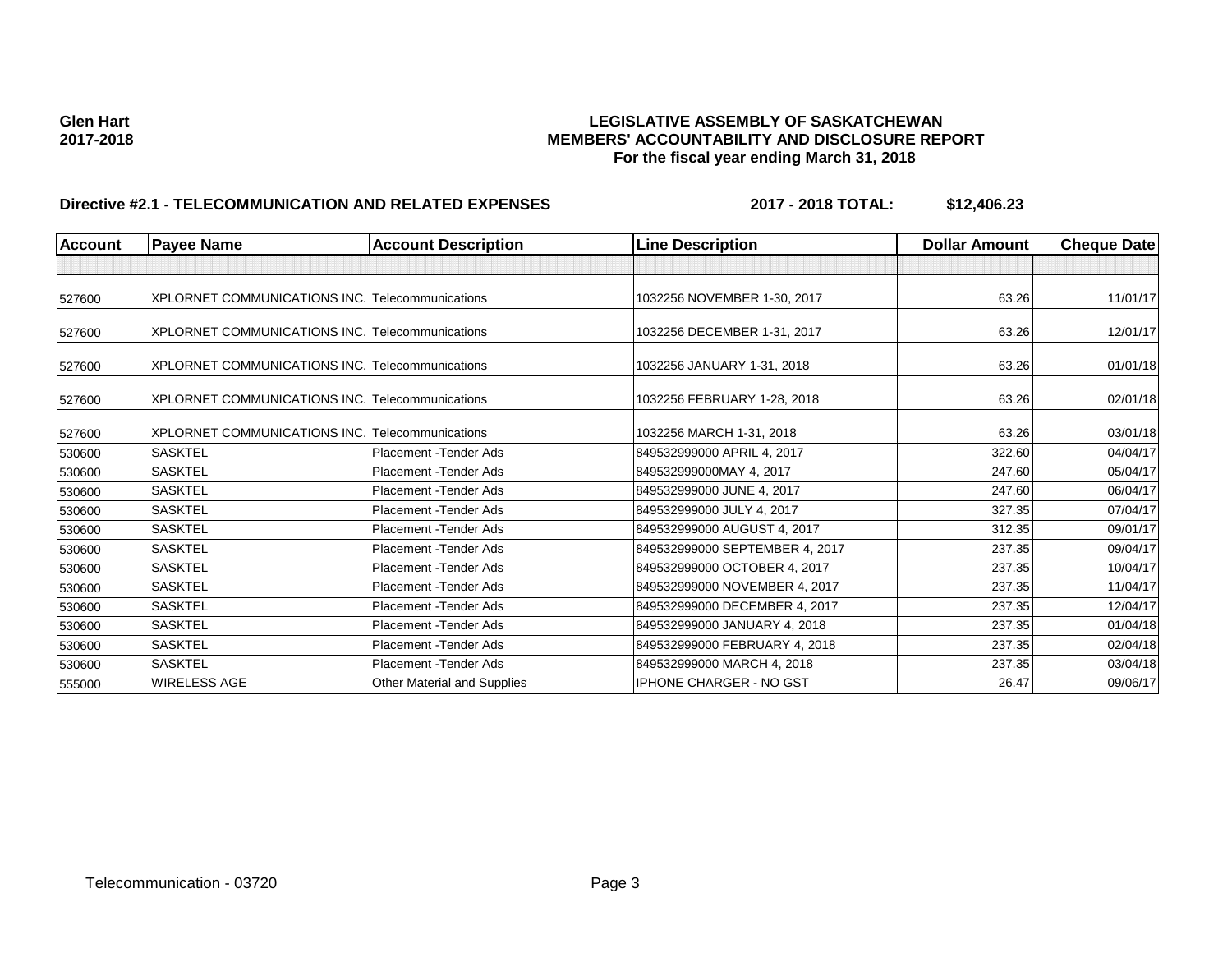## **LEGISLATIVE ASSEMBLY OF SASKATCHEWAN MEMBERS' ACCOUNTABILITY AND DISCLOSURE REPORT For the fiscal year ending March 31, 2018**

# **Directive #3.1 - MLA TRAVEL AND LIVING EXPENSES 2017 - 2018 TOTAL: \$33,838.67**

| <b>Account</b> | <b>Payee Name</b> | <b>Account Description</b>  | <b>Line Description</b>          | <b>Dollar Amount</b> | <b>Cheque Date</b> |
|----------------|-------------------|-----------------------------|----------------------------------|----------------------|--------------------|
|                |                   |                             |                                  |                      |                    |
| 541900         | HART, GLEN P.     | <b>Elected Rep - Travel</b> | MLA TRAVEL APRIL 1 - 13, 2017    | 867.02               | 04/21/17           |
|                |                   |                             | APRIL 2017 MLA REGINA            |                      |                    |
| 541900         | HART, GLEN P.     | <b>Elected Rep - Travel</b> | <b>ACCOMMODATIONS</b>            | 1,500.00             | 05/04/17           |
| 541900         | HART, GLEN P.     | Elected Rep - Travel        | MLA TRAVEL APRIL 24 - 27, 2017   | 340.23               | 05/04/17           |
| 541900         | HART, GLEN P.     | <b>Elected Rep - Travel</b> | MLA TRAVEL MAY 1 - 15, 2017      | 809.88               | 05/25/17           |
|                |                   |                             | MAY 2017 MLA REGINA              |                      |                    |
| 541900         | HART, GLEN P.     | Elected Rep - Travel        | <b>ACCOMMODATIONS</b>            | 1,550.00             | 06/08/17           |
| 541900         | HART. GLEN P.     | <b>Elected Rep - Travel</b> | MLA TRAVEL MAY 16 - 31, 2017     | 863.88               | 06/08/17           |
| 541900         | HART, GLEN P.     | <b>Elected Rep - Travel</b> | MLA TRAVEL JUNE 2-15, 2017       | 693.49               | 06/16/17           |
| 541900         | HART, GLEN P.     | <b>Elected Rep - Travel</b> | MLA TRAVEL JUNE 21 - 27, 2017    | 632.42               | 07/06/17           |
|                |                   |                             | JUNE 2017 MLA REGINA             |                      |                    |
| 541900         | HART, GLEN P.     | <b>Elected Rep - Travel</b> | <b>ACCOMMODATIONS</b>            | 1,500.00             | 07/06/17           |
|                |                   |                             | JULY 2017 MLA REGINA             |                      |                    |
| 541900         | HART, GLEN P.     | <b>Elected Rep - Travel</b> | <b>ACCOMMODATIONS</b>            | 1,550.00             | 08/09/17           |
| 541900         | HART, GLEN P.     | <b>Elected Rep - Travel</b> | MLA TRAVEL JULY 19 - 31, 2017    | 3,075.51             | 08/09/17           |
| 541900         | HART, GLEN P.     | <b>Elected Rep - Travel</b> | POLICY TOURS - PNWER             | 47.63                | 09/01/17           |
|                |                   |                             | <b>AUGUST 2017 MLA REGINA</b>    |                      |                    |
| 541900         | HART, GLEN P.     | <b>Elected Rep - Travel</b> | <b>ACCOMMODATIONS</b>            | 1,550.00             | 09/11/17           |
| 541900         | HART, GLEN P.     | <b>Elected Rep - Travel</b> | MLA TRAVEL AUGUST 3 - 31, 2017   | 160.47               | 09/11/17           |
| 541900         | HART, GLEN P.     | <b>Elected Rep - Travel</b> | MLA TRAVEL SEPTEMBER 5-15, 2017  | 758.10               | 09/18/17           |
| 541900         | HART, GLEN P.     | Elected Rep - Travel        | MLA TRAVEL SEPTEMBER 19-28, 2017 | 370.25               | 10/02/17           |
|                |                   |                             | SEPTEMBER 2017 MLA REGINA        |                      |                    |
| 541900         | HART, GLEN P.     | <b>Elected Rep - Travel</b> | <b>ACCOMMODATIONS</b>            | 1,500.00             | 10/05/17           |
| 541900         | HART, GLEN P.     | <b>Elected Rep - Travel</b> | MLA TRAVEL OCTOBER 5-12, 2017    | 515.94               | 10/17/17           |
| 541900         | HART, GLEN P.     | Elected Rep - Travel        | MLA TRAVEL OCTOBER 17-31, 2017   | 800.85               | 11/03/17           |
|                |                   |                             | OCTOBER 2017 MLA REGINA          |                      |                    |
| 541900         | HART, GLEN P.     | <b>Elected Rep - Travel</b> | <b>ACCOMMODATIONS</b>            | 1,550.00             | 11/09/17           |
| 541900         | HART, GLEN P.     | Elected Rep - Travel        | MLA TRAVEL NOVEMBER 1-15, 2017   | 654.12               | 11/17/17           |
| 541900         | HART, GLEN P.     | <b>Elected Rep - Travel</b> | MLA TRAVEL NOVEMBER 16-30, 2017  | 698.47               | 12/06/17           |
|                |                   |                             | NOVEMBER 2017 MLA REGINA         |                      |                    |
| 541900         | HART, GLEN P.     | <b>Elected Rep - Travel</b> | <b>ACCOMMODATIONS</b>            | 1,500.00             | 12/06/17           |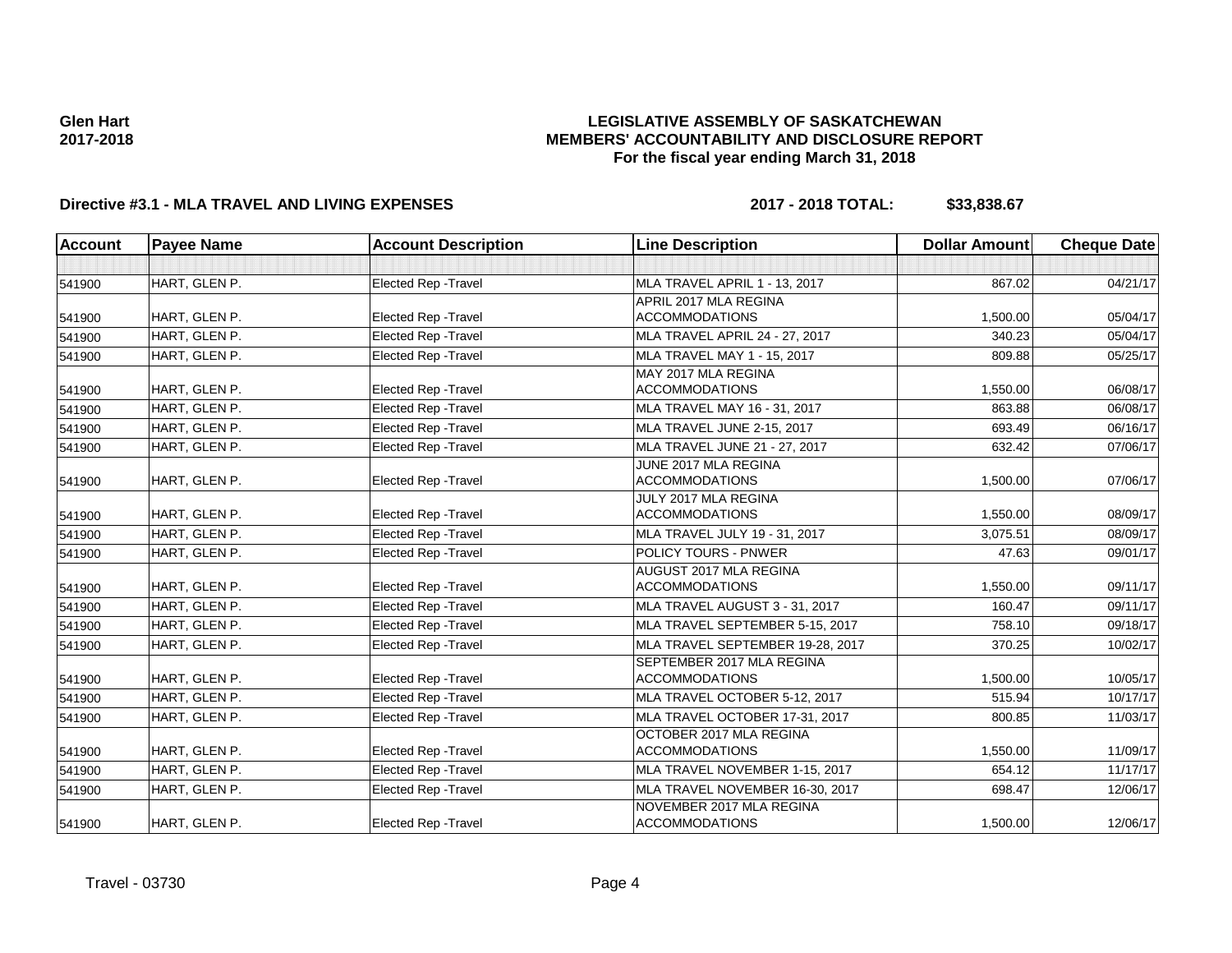### **LEGISLATIVE ASSEMBLY OF SASKATCHEWAN MEMBERS' ACCOUNTABILITY AND DISCLOSURE REPORT For the fiscal year ending March 31, 2018**

# **Directive #3.1 - MLA TRAVEL AND LIVING EXPENSES 2017 - 2018 TOTAL: \$33,838.67**

| <b>Account</b> | <b>Payee Name</b> | <b>Account Description</b>  | <b>Line Description</b>         | Dollar Amount | <b>Cheque Date</b> |
|----------------|-------------------|-----------------------------|---------------------------------|---------------|--------------------|
|                |                   |                             |                                 |               |                    |
| 541900         | HART, GLEN P.     | Elected Rep - Travel        | MLA TRAVEL DECEMBER 4-14, 2017  | 735.42        | 12/18/17           |
| 541900         | HART, GLEN P.     | <b>Elected Rep - Travel</b> | MLA TRAVEL DECEMBER 19-27, 2017 | 217.00        | 01/02/18           |
|                |                   |                             | DECEMBER 2017 MLA REGINA        |               |                    |
| 541900         | HART, GLEN P.     | Elected Rep - Travel        | <b>ACCOMMODATION</b>            | 1,550.00      | 01/09/18           |
| 541900         | HART, GLEN P.     | Elected Rep - Travel        | MLA TRAVEL JANUARY 4-14, 2018   | 431.75        | 01/16/18           |
| 541900         | HART, GLEN P.     | <b>Elected Rep - Travel</b> | MLA TRAVEL JANUARY 17-31, 2018  | 667.96        | 02/01/18           |
|                |                   |                             | JANUARY 2018 MLA REGINA         |               |                    |
| 541900         | HART, GLEN P.     | Elected Rep - Travel        | <b>ACCOMMODATIONS</b>           | 1,550.00      | 02/06/18           |
| 541900         | HART, GLEN P.     | Elected Rep - Travel        | MLA TRAVEL FEBRUARY 2-15, 2018  | 440.23        | 03/01/18           |
|                |                   |                             | FEBRUARY 2018 MLA REGINA        |               |                    |
| 541900         | HART, GLEN P.     | Elected Rep - Travel        | <b>ACCOMMODATIONS</b>           | 1,400.00      | 03/02/18           |
| 541900         | HART, GLEN P.     | Elected Rep - Travel        | MLA TRAVEL MARCH 6-15, 2018     | 899.87        | 03/19/18           |
| 541900         | HART, GLEN P.     | Elected Rep - Travel        | MLA TRAVEL MARCH 18-29, 2018    | 908.18        | 03/31/18           |
|                |                   |                             | MARCH 2018 MLA REGINA           |               |                    |
| 541900         | HART, GLEN P.     | Elected Rep - Travel        | <b>ACCOMMODATIONS</b>           | 1,550.00      | 03/31/18           |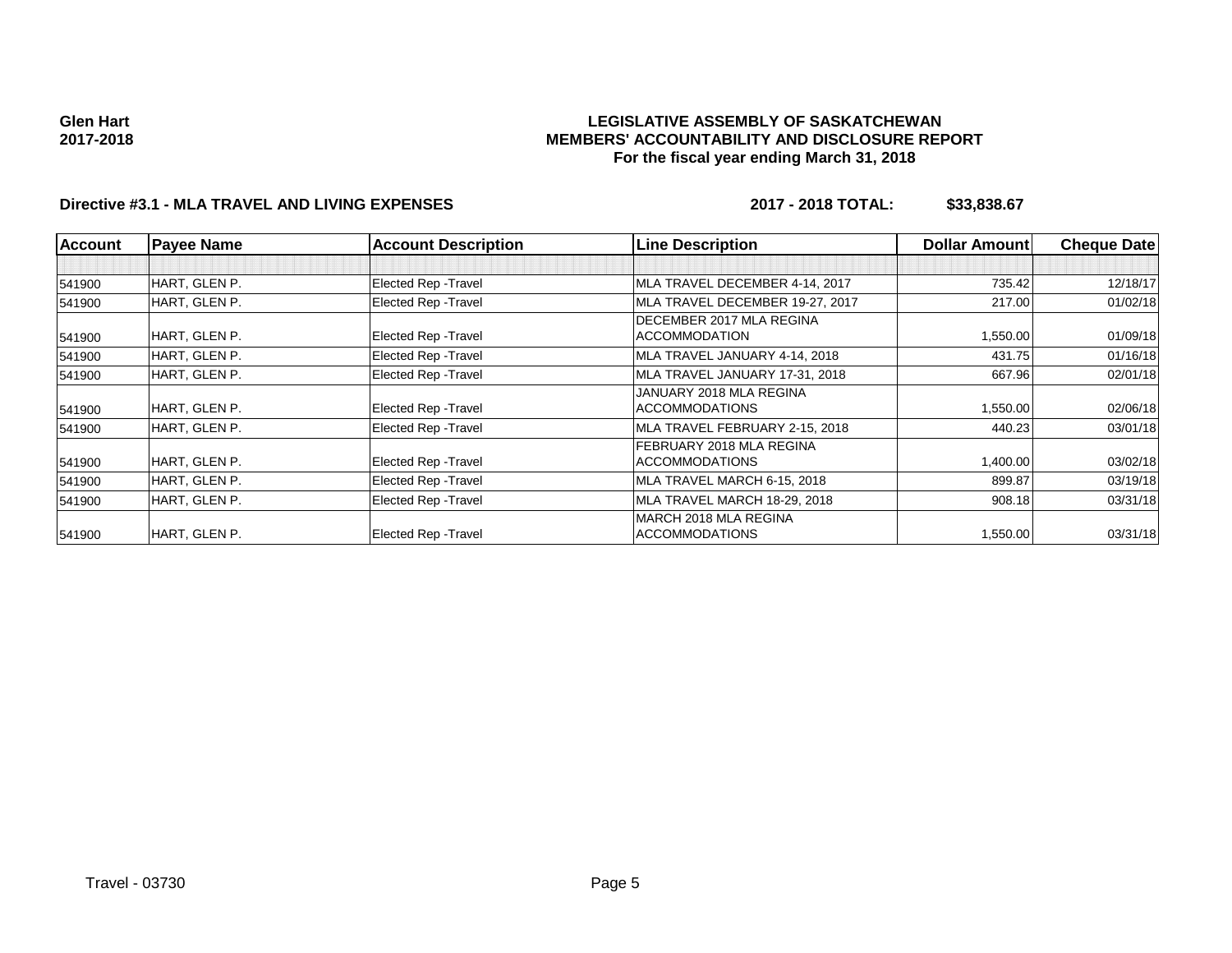# **LEGISLATIVE ASSEMBLY OF SASKATCHEWAN MEMBERS' ACCOUNTABILITY AND DISCLOSURE REPORT For the fiscal year ending March 31, 2018**

| <b>Account</b> | <b>Payee Name</b>                                   | <b>Account Description</b>                | <b>Line Description</b>                  | <b>Dollar Amount</b> | <b>Cheque Date</b> |
|----------------|-----------------------------------------------------|-------------------------------------------|------------------------------------------|----------------------|--------------------|
|                |                                                     |                                           |                                          |                      |                    |
| 522000         | PH MASONRY                                          | Rent of Ground, Buildings and Other Space | MARCH 2018 MLA OFFICE RENT               | 600.00               | 03/01/18           |
| 522000         | PH MASONRY                                          | Rent of Ground, Buildings and Other Space | FEBRUARY 2018 MLA OFFICE RENT            | 600.00               | 03/01/18           |
| 522000         | SCHWARTZ, ANN (ESTATE OF)                           | Rent of Ground, Buildings and Other Space | APRIL 2017 MLA OFFICE RENT               | 600.00               | 05/01/17           |
| 522000         | SCHWARTZ, ANN (ESTATE OF)                           | Rent of Ground, Buildings and Other Space | MAY 2017 MLA OFFICE RENT                 | 600.00               | 05/01/17           |
| 522000         | SCHWARTZ, ANN (ESTATE OF)                           | Rent of Ground, Buildings and Other Space | GLEN HART JUNE 2017 MLA OFFICE RENT      | 600.00               | 06/01/17           |
| 522000         | SCHWARTZ, ANN (ESTATE OF)                           | Rent of Ground, Buildings and Other Space | JULY 2017 MLA OFFICE RENT                | 600.00               | 06/26/17           |
| 522000         | SCHWARTZ, ANN (ESTATE OF)                           | Rent of Ground, Buildings and Other Space | <b>AUGUST 2017 MLA OFFICE RENT</b>       | 600.00               | 07/21/17           |
| 522000         | SCHWARTZ, ANN (ESTATE OF)                           | Rent of Ground, Buildings and Other Space | SEPTEMBER 2017 MLA OFFICE RENT           | 600.00               | 09/01/17           |
| 522000         | SCHWARTZ, ANN (ESTATE OF)                           | Rent of Ground, Buildings and Other Space | OCTOBER 2017 MLA OFFICE RENT             | 600.00               | 10/01/17           |
| 522000         | SCHWARTZ, ANN (ESTATE OF)                           | Rent of Ground, Buildings and Other Space | NOVEMBER 2017 MLA OFFICE RENT            | 600.00               | 10/13/17           |
| 522000         | SCHWARTZ, ANN (ESTATE OF)                           | Rent of Ground, Buildings and Other Space | DECEMBER 2017 MLA OFFICE RENT            | 600.00               | 11/14/17           |
| 522000         | SCHWARTZ, ANN (ESTATE OF)                           | Rent of Ground, Buildings and Other Space | JANUARY 2018 MLA OFFICE RENT             | 600.00               | 01/01/18           |
| 522200         | MINISTER OF FINANCE-MINISTRY<br>OF CENTRAL SERVICES | Rent of Photocopiers                      | PHOTOCOPIER SERVICE FEES FOR 2017-<br>18 | 100.00               | 12/01/17           |
| 522200         | <b>SUCCESS OFFICE SYSTEMS</b>                       | <b>Rent of Photocopiers</b>               | <b>COPIER CHARGES</b>                    | 153.50               | 05/01/17           |
| 522200         | SUCCESS OFFICE SYSTEMS                              | Rent of Photocopiers                      | <b>COPIER CHARGES</b>                    | 133.98               | 05/02/17           |
| 522200         | SUCCESS OFFICE SYSTEMS                              | Rent of Photocopiers                      | <b>COPIER CHARGES</b>                    | 152.71               | 06/02/17           |
| 522200         | SUCCESS OFFICE SYSTEMS                              | Rent of Photocopiers                      | <b>COPIER CHARGES</b>                    | 112.61               | 08/03/17           |
| 522200         | SUCCESS OFFICE SYSTEMS                              | <b>Rent of Photocopiers</b>               | <b>COPIER CHARGES</b>                    | 141.45               | 09/01/17           |
| 522200         | <b>SUCCESS OFFICE SYSTEMS</b>                       | Rent of Photocopiers                      | <b>COPIER CHARGES</b>                    | 120.01               | 09/05/17           |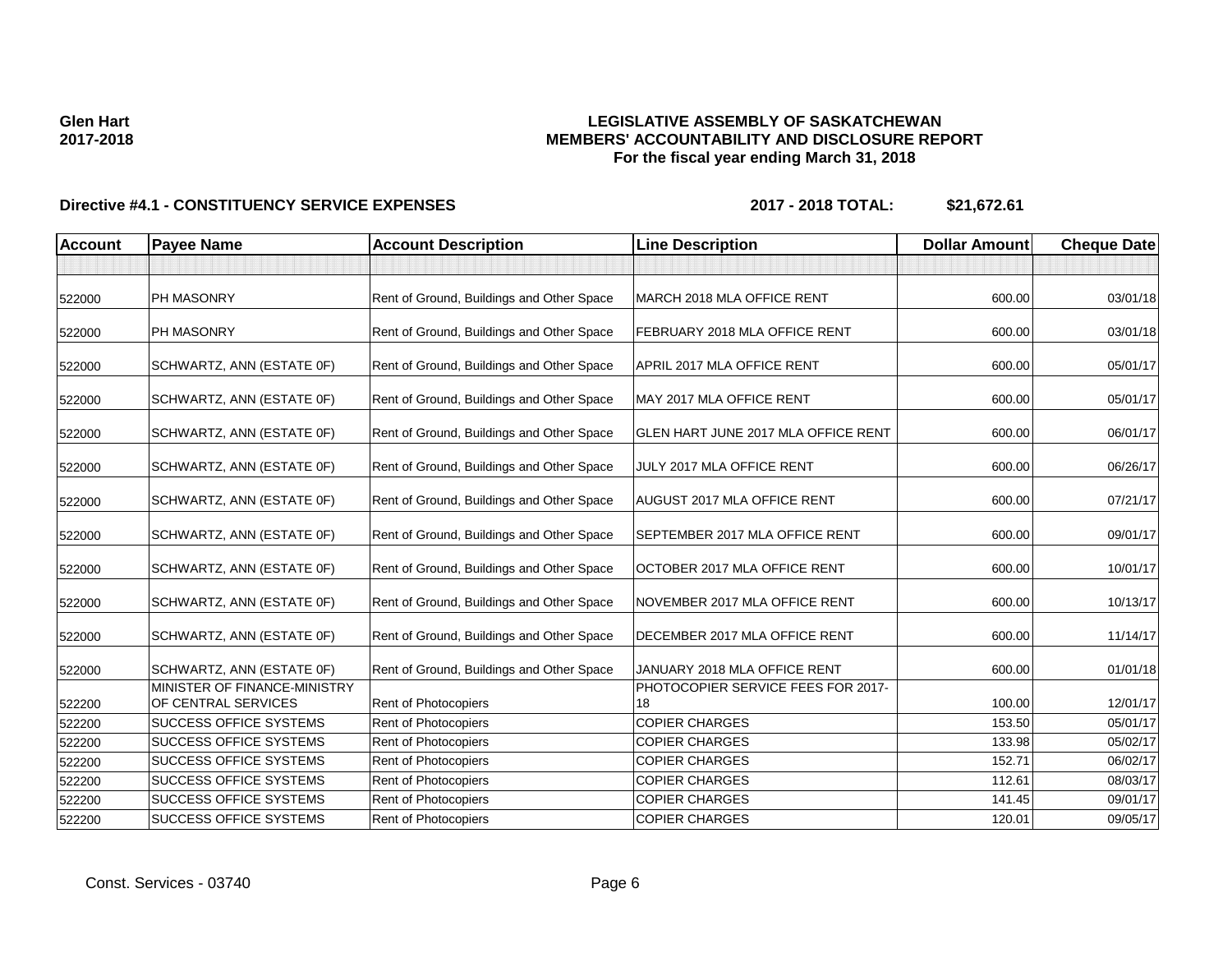## **LEGISLATIVE ASSEMBLY OF SASKATCHEWAN MEMBERS' ACCOUNTABILITY AND DISCLOSURE REPORT For the fiscal year ending March 31, 2018**

| <b>Account</b> | <b>Payee Name</b>                           | <b>Account Description</b>          | <b>Line Description</b>        | <b>Dollar Amount</b> | <b>Cheque Date</b> |
|----------------|---------------------------------------------|-------------------------------------|--------------------------------|----------------------|--------------------|
|                |                                             |                                     |                                |                      |                    |
| 522200         | <b>SUCCESS OFFICE SYSTEMS</b>               | Rent of Photocopiers                | <b>COPIER CHARGES</b>          | 127.30               | 10/04/17           |
| 522200         | <b>SUCCESS OFFICE SYSTEMS</b>               | Rent of Photocopiers                | <b>COPIER CHARGES</b>          | 130.23               | 11/02/17           |
| 522200         | <b>SUCCESS OFFICE SYSTEMS</b>               | Rent of Photocopiers                | <b>COPIER CHARGES</b>          | 155.58               | 12/06/17           |
| 522200         | <b>SUCCESS OFFICE SYSTEMS</b>               | Rent of Photocopiers                | <b>COPIER CHARGES</b>          | 128.54               | 01/08/18           |
| 522200         | <b>SUCCESS OFFICE SYSTEMS</b>               | Rent of Photocopiers                | <b>COPIER CHARGES</b>          | 124.12               | 02/01/18           |
| 522200         | <b>SUCCESS OFFICE SYSTEMS</b>               | Rent of Photocopiers                | <b>COPIER CHARGES</b>          | 124.56               | 03/06/18           |
| 522500         | SASKATCHEWAN GOVERNMENT<br><b>INSURANCE</b> | <b>Insurance Premiums</b>           | OFFICE INSURANCE C70007391-6   | 550.14               | 10/01/17           |
| 522600         | CUPAR, TOWN OF                              | Utilities - Water and Sewer         | UTILITIES & GARBAGE/RECYCLING  | 120.50               | 09/05/17           |
| 522600         | CUPAR, TOWN OF                              | Utilities - Water and Sewer         | 02490000 SEP 30-OCT 30, 2017   | 124.57               | 10/03/17           |
| 522600         | <b>CUPAR, TOWN OF</b>                       | Utilities - Water and Sewer         | 02490000 OCT 31-NOV 30, 2017   | 135.50               | 11/02/17           |
| 522600         | <b>CUPAR, TOWN OF</b>                       | Utilities - Water and Sewer         | 02490000 DECEMBER 1-31, 2017   | 135.50               | 12/05/17           |
| 522600         | <b>CUPAR, TOWN OF</b>                       | Utilities - Water and Sewer         | 02490000 JANUARY 1-31, 2018    | 139.57               | 01/03/18           |
| 522600         | CUPAR, TOWN OF                              | Utilities - Water and Sewer         | 02490000 FEBRUARY 1-28, 2018   | 135.50               | 02/01/18           |
| 522600         | <b>CUPAR, TOWN OF</b>                       | Utilities - Water and Sewer         | 02490000 MARCH 1-30, 2018      | 135.50               | 03/01/18           |
| 522700         | <b>CUPAR, TOWN OF</b>                       | Utilities - Electricity and Nat Gas | 31/03/2017 - 29/04/2017        | 116.00               | 04/04/17           |
| 522700         | <b>CUPAR, TOWN OF</b>                       | Utilities - Electricity and Nat Gas | UTILITY BILLING MAY 2017       | 120.50               | 06/01/17           |
| 522700         | <b>CUPAR, TOWN OF</b>                       | Utilities - Electricity and Nat Gas | UTILITY BILLING JUNE 2017      | 120.50               | 06/01/17           |
| 522700         | CUPAR, TOWN OF                              | Utilities - Electricity and Nat Gas | UTILITIES JULY 1 - 30, 2017    | 120.50               | 07/04/17           |
| 522700         | <b>CUPAR, TOWN OF</b>                       | Utilities - Electricity and Nat Gas | JULY 31 - AUGUST 30, 2017      | 120.50               | 08/02/17           |
| 522700         | SASKENERGY INCORPORATED                     | Utilities - Electricity and Nat Gas | 22879100000 APRIL 13, 2017     | 129.35               | 05/01/17           |
| 522700         | SASKENERGY INCORPORATED                     | Utilities - Electricity and Nat Gas | 22879100000 MAY 12, 2017       | 10.50                | 05/12/17           |
| 522700         | SASKENERGY INCORPORATED                     | Utilities - Electricity and Nat Gas | 22879100000 JUNE 14, 2017      | 76.45                | 06/14/17           |
| 522700         | <b>SASKENERGY INCORPORATED</b>              | Utilities - Electricity and Nat Gas | 22879100000 JULY 14, 2017      | 72.42                | 07/14/17           |
| 522700         | SASKENERGY INCORPORATED                     | Utilities - Electricity and Nat Gas | 22879100000 SEPTEMBER 15, 2017 | 34.99                | 09/15/17           |
| 522700         | SASKENERGY INCORPORATED                     | Utilities - Electricity and Nat Gas | 22879100000 OCTOBER 16, 2017   | 55.18                | 10/16/17           |
| 522700         | SASKENERGY INCORPORATED                     | Utilities - Electricity and Nat Gas | 22879100000 NOVEMBER 15, 2017  | 93.34                | 11/15/17           |
| 522700         | SASKENERGY INCORPORATED                     | Utilities - Electricity and Nat Gas | 22879100000 DECEMBER 13, 2017  | 124.68               | 12/13/17           |
| 522700         | SASKENERGY INCORPORATED                     | Utilities - Electricity and Nat Gas | 22879100000 JANUARY 16, 2018   | 173.60               | 01/16/18           |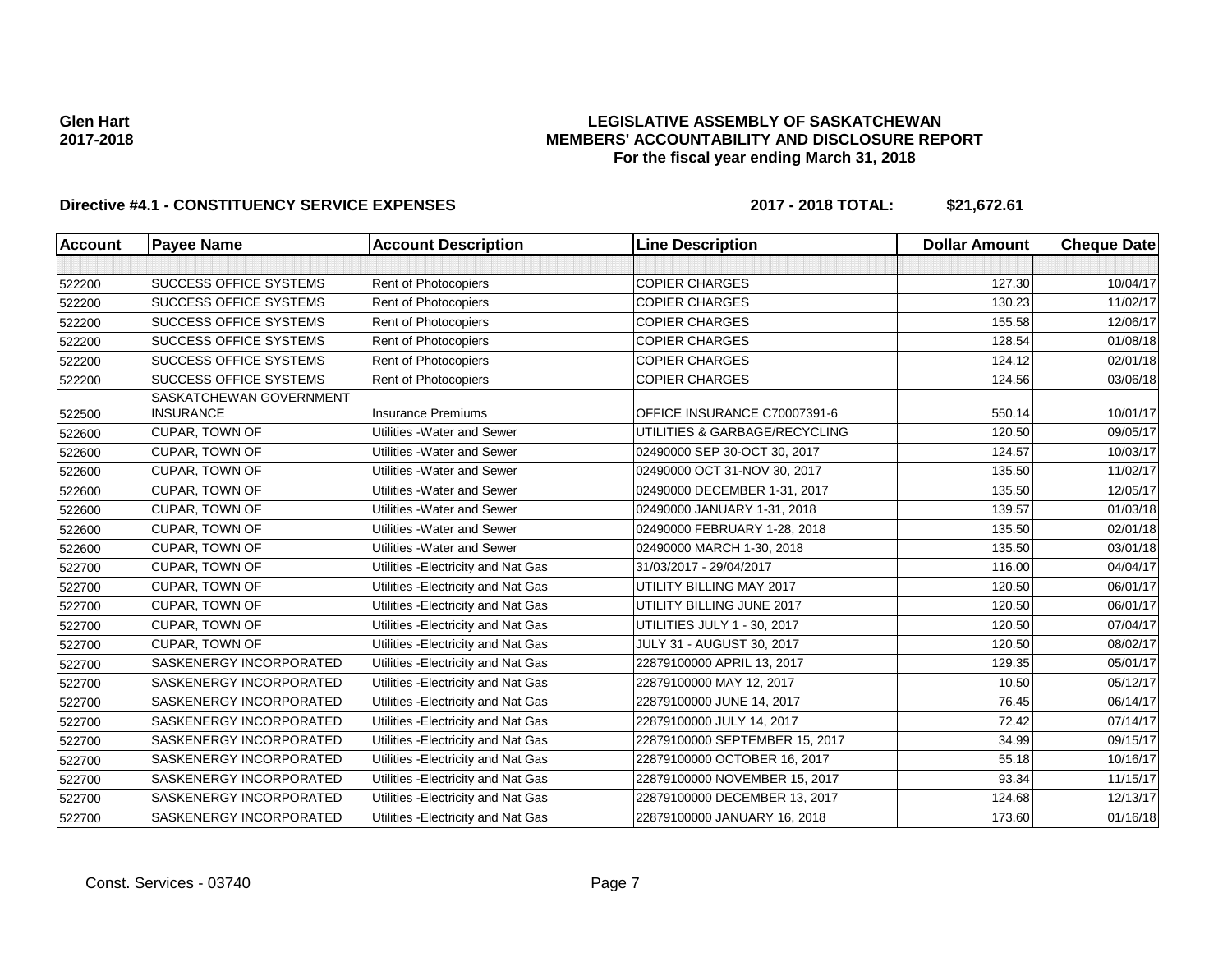## **LEGISLATIVE ASSEMBLY OF SASKATCHEWAN MEMBERS' ACCOUNTABILITY AND DISCLOSURE REPORT For the fiscal year ending March 31, 2018**

| <b>Account</b> | <b>Payee Name</b>          | <b>Account Description</b>           | <b>Line Description</b>               | <b>Dollar Amount</b> | <b>Cheque Date</b> |
|----------------|----------------------------|--------------------------------------|---------------------------------------|----------------------|--------------------|
|                |                            |                                      |                                       |                      |                    |
| 522700         | SASKENERGY INCORPORATED    | Utilities - Electricity and Nat Gas  | 22879100000 FEBRUARY 13, 2018         | 153.21               | 03/01/18           |
| 522700         | SASKENERGY INCORPORATED    | Utilities - Electricity and Nat Gas  | 22879100000 MARCH 14, 2018            | 149.14               | 03/14/18           |
| 522700         | SASKPOWER CORPORATION      | Utilities - Electricity and Nat Gas  | 500000349158 APR/17                   | 63.00                | 05/01/17           |
| 522700         | SASKPOWER CORPORATION      | Utilities - Electricity and Nat Gas  | 500000349158 MAY 12, 2017             | 63.88                | 05/12/17           |
| 522700         | SASKPOWER CORPORATION      | Utilities - Electricity and Nat Gas  | 500000349158 JUNE 14, 2017            | 61.83                | 06/14/17           |
| 522700         | SASKPOWER CORPORATION      | Utilities - Electricity and Nat Gas  | 500000349158 JULY 14, 2017            | 56.53                | 07/14/17           |
| 522700         | SASKPOWER CORPORATION      | Utilities - Electricity and Nat Gas  | 500000349158 AUGUST 15, 2017          | 53.45                | 09/01/17           |
| 522700         | SASKPOWER CORPORATION      | Utilities - Electricity and Nat Gas  | 500000349158 SEPTEMBER 15, 2017       | 64.03                | 09/15/17           |
| 522700         | SASKPOWER CORPORATION      | Utilities - Electricity and Nat Gas  | 500000349158 OCTOBER 16, 2017         | 60.50                | 10/16/17           |
| 522700         | SASKPOWER CORPORATION      | Utilities - Electricity and Nat Gas  | 500000349158 NOVEMBER 15, 2017        | 45.51                | 11/15/17           |
| 522700         | SASKPOWER CORPORATION      | Utilities - Electricity and Nat Gas  | 500000349158 DECEMBER 13, 2017        | 75.78                | 12/13/17           |
| 522700         | SASKPOWER CORPORATION      | Utilities - Electricity and Nat Gas  | 500000349158 JANUARY 16, 2018         | 76.96                | 01/16/18           |
| 522700         | SASKPOWER CORPORATION      | Utilities - Electricity and Nat Gas  | 500000349158 FEBRUARY 13, 2018        | 80.34                | 03/01/18           |
| 522700         | SASKPOWER CORPORATION      | Utilities - Electricity and Nat Gas  | 500000349158 MARCH 14, 2018           | 69.18                | 03/14/18           |
| 525000         | KLEIN, DONNA J. E.         | Postal, Courier, Freight and Related | <b>REIMB: POSTAGE</b>                 | 22.68                | 11/10/17           |
| 525000         | KLEIN, DONNA J. E.         | Postal, Courier, Freight and Related | <b>REIMB: POSTAGE</b>                 | 178.50               | 12/13/17           |
| 529000         | <b>BTN CONSTRUCTION</b>    | <b>General Contractual Services</b>  | SNOW REMOVAL - NO GST                 | 40.00                | 07/01/17           |
| 529000         | <b>CUPAR, TOWN OF</b>      | <b>General Contractual Services</b>  | 31/03/2017 - 29/04/2017               | 15.00                | 04/04/17           |
| 529000         | <b>CUPAR, TOWN OF</b>      | <b>General Contractual Services</b>  | UTILITY BILLING MAY 2017              | 15.00                | 06/01/17           |
| 529000         | <b>CUPAR, TOWN OF</b>      | <b>General Contractual Services</b>  | UTILITY BILLING JUNE 2017             | 15.00                | 06/01/17           |
| 529000         | CUPAR, TOWN OF             | <b>General Contractual Services</b>  | UTILITIES JULY 1 - 30, 2017           | 15.00                | 07/04/17           |
| 529000         | CUPAR, TOWN OF             | <b>General Contractual Services</b>  | <b>JULY 31 - AUGUST 30, 2017</b>      | 15.00                | 08/02/17           |
| 529000         | CUPAR, TOWN OF             | <b>General Contractual Services</b>  | UTILITIES & GARBAGE/RECYCLING         | 15.00                | 09/05/17           |
| 529000         | <b>CUPAR, TOWN OF</b>      | <b>General Contractual Services</b>  | 02490000 SEP 30-OCT 30, 2017          | 15.00                | 10/03/17           |
| 529200         | HART, GLEN P.              | <b>Professional Development</b>      | <b>REIMB: PNWER REGISTRATION FEES</b> | 755.52               | 09/01/17           |
| 530300         | MARU GROUP CANADA INC.     | Primary Research/Focus group         | AD HOC CONSULTING - NO GST            | 607.15               | 07/01/17           |
| 530300         | MARU GROUP CANADA INC.     | Primary Research/Focus group         | AD HOC CONSULTING - NO GST            | 646.74               | 01/01/18           |
| 530300         | MARU GROUP CANADA INC.     | Primary Research/Focus group         | AD HOC CONSULTING - NO GST            | 632.97               | 03/01/18           |
| 530500         | <b>CARLTON TRAIL RODEO</b> | <b>Media Placement</b>               | <b>ADVERTISING</b>                    | 150.00               | 07/01/17           |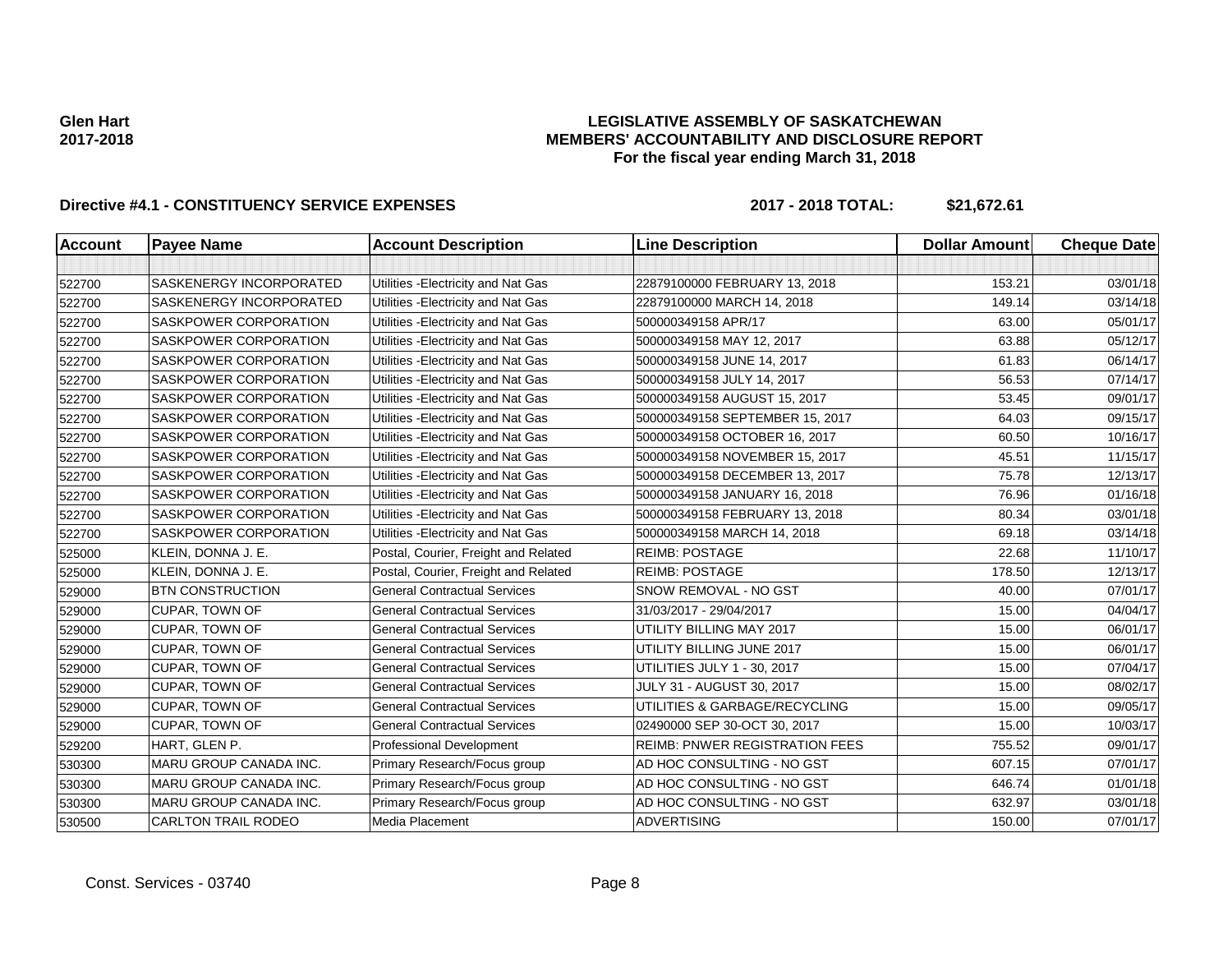## **LEGISLATIVE ASSEMBLY OF SASKATCHEWAN MEMBERS' ACCOUNTABILITY AND DISCLOSURE REPORT For the fiscal year ending March 31, 2018**

| <b>Account</b> | <b>Payee Name</b>             | <b>Account Description</b> | <b>Line Description</b>       | <b>Dollar Amount</b> | <b>Cheque Date</b> |
|----------------|-------------------------------|----------------------------|-------------------------------|----------------------|--------------------|
|                |                               |                            |                               |                      |                    |
| 530500         | <b>CARLTON TRAIL RODEO</b>    | Media Placement            | RTV - GLEN HART - ADVERTISING | (150.00)             | 12/21/17           |
|                | <b>CUPAR SCHOOL COMMUNITY</b> |                            |                               |                      |                    |
| 530500         | <b>COUNCIL</b>                | Media Placement            | <b>ADVERTISING</b>            | 120.00               | 10/19/17           |
| 530500         | FOAM LAKE REVIEW LTD.         | Media Placement            | <b>ADVERTISING</b>            | 16.00                | 06/01/17           |
| 530500         | FOAM LAKE REVIEW LTD.         | Media Placement            | <b>ADVERTISING</b>            | 16.00                | 07/01/17           |
| 530500         | FOAM LAKE REVIEW LTD.         | Media Placement            | <b>ADVERTISING</b>            | 135.75               | 01/01/18           |
| 530500         | <b>GRASSLANDS NEWS GROUP</b>  | Media Placement            | <b>ADVERTISING</b>            | 50.96                | 04/07/17           |
| 530500         | <b>GRASSLANDS NEWS GROUP</b>  | Media Placement            | <b>ADVERTISING</b>            | 50.96                | 04/14/17           |
| 530500         | <b>GRASSLANDS NEWS GROUP</b>  | Media Placement            | <b>ADVERTISING</b>            | 40.32                | 05/01/17           |
| 530500         | <b>GRASSLANDS NEWS GROUP</b>  | Media Placement            | <b>ADVERTISING</b>            | 50.96                | 05/01/17           |
| 530500         | <b>GRASSLANDS NEWS GROUP</b>  | Media Placement            | <b>ADVERTISING</b>            | 40.32                | 05/05/17           |
| 530500         | <b>GRASSLANDS NEWS GROUP</b>  | Media Placement            | <b>ADVERTISING</b>            | 40.32                | 05/12/17           |
| 530500         | <b>GRASSLANDS NEWS GROUP</b>  | Media Placement            | <b>ADVERTISING</b>            | 40.32                | 05/19/17           |
| 530500         | <b>GRASSLANDS NEWS GROUP</b>  | Media Placement            | <b>ADVERTISING</b>            | 40.32                | 05/26/17           |
| 530500         | <b>GRASSLANDS NEWS GROUP</b>  | Media Placement            | <b>ADVERTISING</b>            | 15.00                | 06/02/17           |
| 530500         | <b>GRASSLANDS NEWS GROUP</b>  | Media Placement            | <b>ADVERTISING</b>            | 40.32                | 06/02/17           |
| 530500         | <b>GRASSLANDS NEWS GROUP</b>  | Media Placement            | <b>ADVERTISING</b>            | 20.00                | 06/02/17           |
| 530500         | <b>GRASSLANDS NEWS GROUP</b>  | Media Placement            | <b>ADVERTISING</b>            | 40.00                | 06/08/17           |
| 530500         | <b>GRASSLANDS NEWS GROUP</b>  | Media Placement            | <b>ADVERTISING</b>            | 15.00                | 06/09/17           |
| 530500         | <b>GRASSLANDS NEWS GROUP</b>  | Media Placement            | <b>ADVERTISING</b>            | 40.32                | 06/09/17           |
| 530500         | <b>GRASSLANDS NEWS GROUP</b>  | Media Placement            | <b>ADVERTISING</b>            | 40.32                | 06/16/17           |
| 530500         | <b>GRASSLANDS NEWS GROUP</b>  | Media Placement            | <b>ADVERTISING</b>            | 40.32                | 06/26/17           |
| 530500         | <b>GRASSLANDS NEWS GROUP</b>  | Media Placement            | <b>ADVERTISING</b>            | 40.32                | 07/01/17           |
| 530500         | <b>GRASSLANDS NEWS GROUP</b>  | Media Placement            | <b>ADVERTISING</b>            | 150.00               | 07/01/17           |
| 530500         | <b>GRASSLANDS NEWS GROUP</b>  | Media Placement            | <b>ADVERTISING</b>            | 40.32                | 07/07/17           |
| 530500         | <b>GRASSLANDS NEWS GROUP</b>  | Media Placement            | <b>ADVERTISING</b>            | 20.97                | 07/14/17           |
| 530500         | <b>GRASSLANDS NEWS GROUP</b>  | Media Placement            | <b>ADVERTISING</b>            | 40.32                | 08/01/17           |
| 530500         | <b>GRASSLANDS NEWS GROUP</b>  | Media Placement            | <b>ADVERTISING</b>            | 40.32                | 08/01/17           |
| 530500         | <b>GRASSLANDS NEWS GROUP</b>  | Media Placement            | <b>ADVERTISING</b>            | 40.32                | 08/04/17           |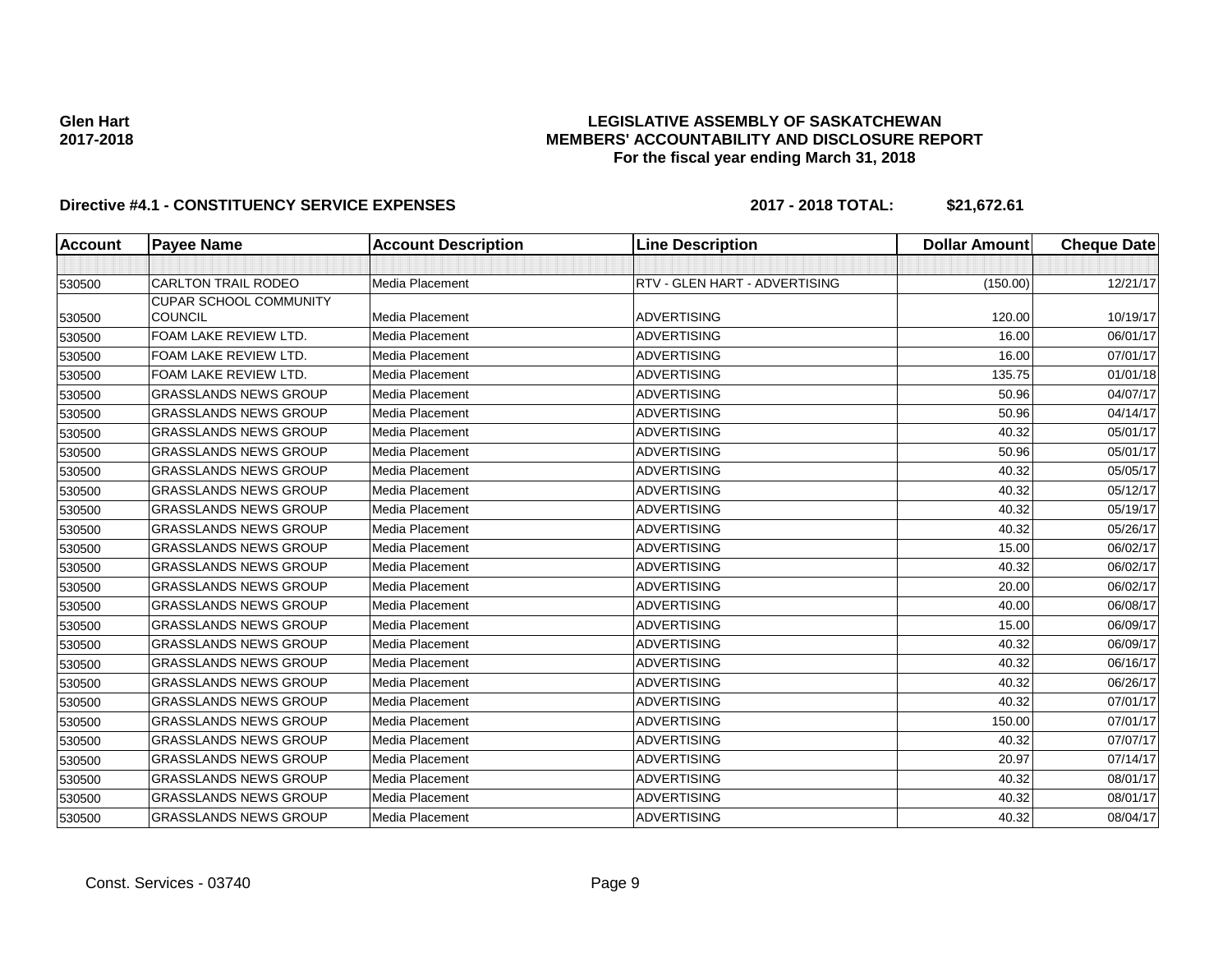## **LEGISLATIVE ASSEMBLY OF SASKATCHEWAN MEMBERS' ACCOUNTABILITY AND DISCLOSURE REPORT For the fiscal year ending March 31, 2018**

| <b>Account</b> | <b>Payee Name</b>            | <b>Account Description</b> | <b>Line Description</b> | <b>Dollar Amount</b> | <b>Cheque Date</b> |
|----------------|------------------------------|----------------------------|-------------------------|----------------------|--------------------|
|                |                              |                            |                         |                      |                    |
| 530500         | <b>GRASSLANDS NEWS GROUP</b> | <b>Media Placement</b>     | <b>ADVERTISING</b>      | 40.32                | 09/01/17           |
| 530500         | <b>GRASSLANDS NEWS GROUP</b> | Media Placement            | <b>ADVERTISING</b>      | 40.32                | 09/01/17           |
| 530500         | <b>GRASSLANDS NEWS GROUP</b> | Media Placement            | <b>ADVERTISING</b>      | 40.32                | 09/01/17           |
| 530500         | <b>GRASSLANDS NEWS GROUP</b> | Media Placement            | <b>ADVERTISING</b>      | 40.32                | 09/01/17           |
| 530500         | <b>GRASSLANDS NEWS GROUP</b> | Media Placement            | <b>ADVERTISING</b>      | 40.32                | 09/08/17           |
| 530500         | <b>GRASSLANDS NEWS GROUP</b> | Media Placement            | <b>ADVERTISING</b>      | 36.96                | 09/08/17           |
| 530500         | <b>GRASSLANDS NEWS GROUP</b> | Media Placement            | <b>ADVERTISING</b>      | 40.32                | 09/15/17           |
| 530500         | <b>GRASSLANDS NEWS GROUP</b> | Media Placement            | <b>ADVERTISING</b>      | 40.32                | 10/01/17           |
| 530500         | <b>GRASSLANDS NEWS GROUP</b> | <b>Media Placement</b>     | <b>ADVERTISING</b>      | 40.32                | 10/01/17           |
| 530500         | <b>GRASSLANDS NEWS GROUP</b> | Media Placement            | <b>ADVERTISING</b>      | 40.32                | 10/06/17           |
| 530500         | <b>GRASSLANDS NEWS GROUP</b> | Media Placement            | <b>ADVERTISING</b>      | 40.32                | 10/13/17           |
| 530500         | <b>GRASSLANDS NEWS GROUP</b> | Media Placement            | <b>ADVERTISING</b>      | 40.32                | 11/01/17           |
| 530500         | <b>GRASSLANDS NEWS GROUP</b> | Media Placement            | <b>ADVERTISING</b>      | 272.00               | 11/01/17           |
| 530500         | <b>GRASSLANDS NEWS GROUP</b> | <b>Media Placement</b>     | <b>ADVERTISING</b>      | 177.00               | 11/01/17           |
| 530500         | <b>GRASSLANDS NEWS GROUP</b> | Media Placement            | <b>ADVERTISING</b>      | 40.32                | 11/01/17           |
| 530500         | <b>GRASSLANDS NEWS GROUP</b> | Media Placement            | <b>ADVERTISING</b>      | 40.32                | 11/03/17           |
| 530500         | <b>GRASSLANDS NEWS GROUP</b> | Media Placement            | <b>ADVERTISING</b>      | 40.32                | 11/10/17           |
| 530500         | <b>GRASSLANDS NEWS GROUP</b> | Media Placement            | <b>ADVERTISING</b>      | 110.00               | 11/10/17           |
| 530500         | <b>GRASSLANDS NEWS GROUP</b> | Media Placement            | <b>ADVERTISING</b>      | 40.32                | 12/01/17           |
| 530500         | <b>GRASSLANDS NEWS GROUP</b> | Media Placement            | <b>ADVERTISING</b>      | 40.32                | 12/01/17           |
| 530500         | <b>GRASSLANDS NEWS GROUP</b> | <b>Media Placement</b>     | <b>ADVERTISING</b>      | 40.32                | 12/01/17           |
| 530500         | <b>GRASSLANDS NEWS GROUP</b> | <b>Media Placement</b>     | <b>ADVERTISING</b>      | 40.32                | 12/15/17           |
| 530500         | <b>GRASSLANDS NEWS GROUP</b> | Media Placement            | <b>ADVERTISING</b>      | 242.40               | 01/01/18           |
| 530500         | <b>GRASSLANDS NEWS GROUP</b> | Media Placement            | <b>ADVERTISING</b>      | 40.32                | 01/01/18           |
| 530500         | <b>GRASSLANDS NEWS GROUP</b> | Media Placement            | <b>ADVERTISING</b>      | 20.97                | 01/05/18           |
| 530500         | <b>GRASSLANDS NEWS GROUP</b> | Media Placement            | <b>ADVERTISING</b>      | 40.32                | 01/12/18           |
| 530500         | <b>GRASSLANDS NEWS GROUP</b> | Media Placement            | <b>ADVERTISING</b>      | 40.00                | 02/01/18           |
| 530500         | <b>GRASSLANDS NEWS GROUP</b> | Media Placement            | <b>ADVERTISING</b>      | 40.32                | 02/01/18           |
| 530500         | <b>GRASSLANDS NEWS GROUP</b> | Media Placement            | <b>ADVERTISING</b>      | 40.32                | 02/01/18           |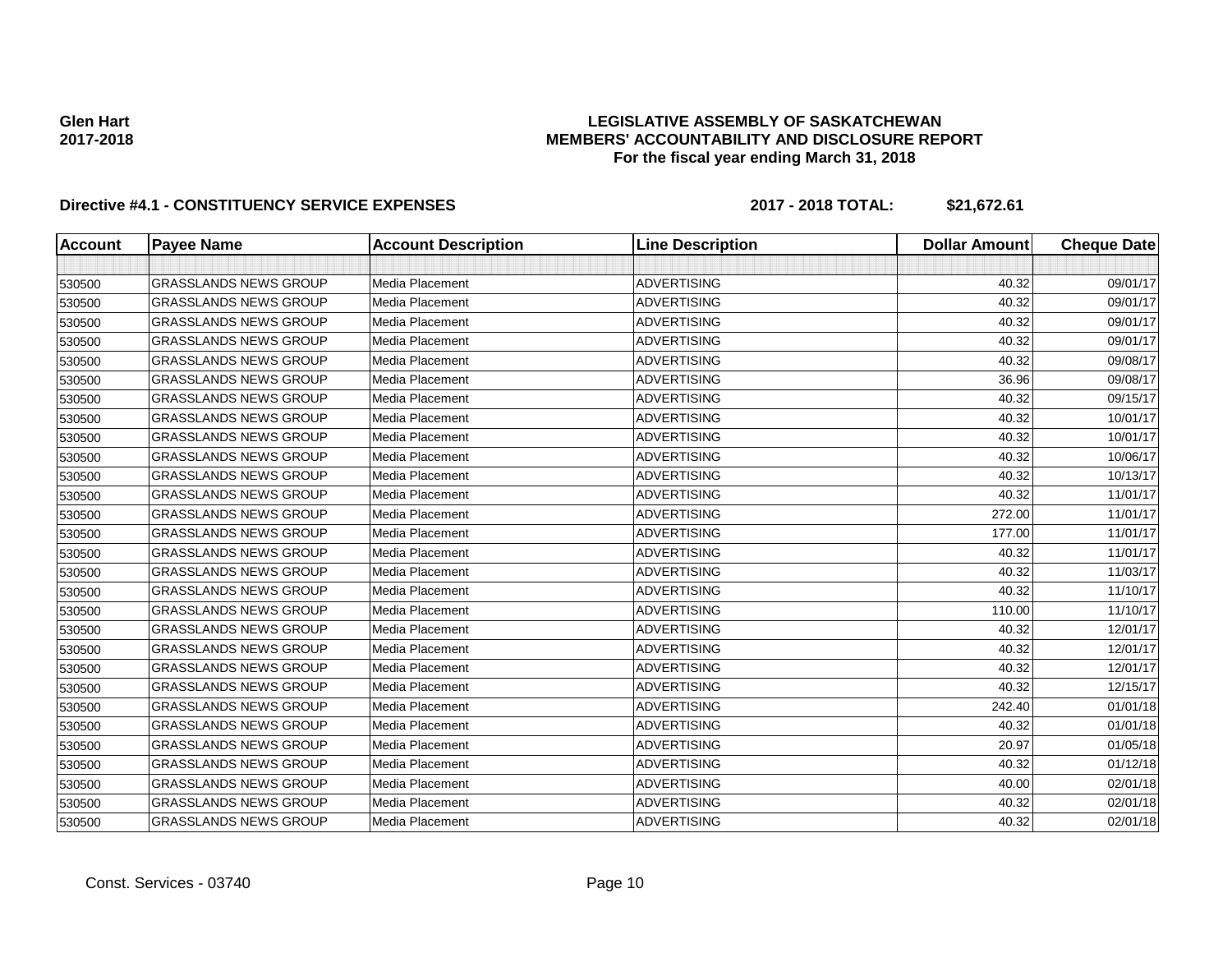## **LEGISLATIVE ASSEMBLY OF SASKATCHEWAN MEMBERS' ACCOUNTABILITY AND DISCLOSURE REPORT For the fiscal year ending March 31, 2018**

| Account | <b>Payee Name</b>                              | <b>Account Description</b>             | <b>Line Description</b>         | <b>Dollar Amount</b> | <b>Cheque Date</b> |
|---------|------------------------------------------------|----------------------------------------|---------------------------------|----------------------|--------------------|
|         |                                                |                                        |                                 |                      |                    |
| 530500  | <b>GRASSLANDS NEWS GROUP</b>                   | Media Placement                        | <b>ADVERTISING</b>              | 40.32                | 02/02/18           |
| 530500  | <b>GRASSLANDS NEWS GROUP</b>                   | Media Placement                        | <b>ADVERTISING</b>              | 40.32                | 02/09/18           |
| 530500  | <b>GRASSLANDS NEWS GROUP</b>                   | Media Placement                        | <b>ADVERTISING</b>              | 40.32                | 02/16/18           |
| 530500  | <b>GRASSLANDS NEWS GROUP</b>                   | <b>Media Placement</b>                 | <b>ADVERTISING</b>              | 40.32                | 03/01/18           |
| 530500  | <b>GRASSLANDS NEWS GROUP</b>                   | Media Placement                        | <b>ADVERTISING</b>              | 40.32                | 03/02/18           |
| 530500  | <b>GRASSLANDS NEWS GROUP</b>                   | Media Placement                        | <b>ADVERTISING</b>              | 40.32                | 03/09/18           |
| 530500  | <b>GRASSLANDS NEWS GROUP</b>                   | Media Placement                        | <b>ADVERTISING</b>              | 40.32                | 03/15/18           |
| 530500  | <b>GRASSLANDS NEWS GROUP</b>                   | Media Placement                        | <b>ADVERTISING</b>              | 40.32                | 03/23/18           |
| 530500  | <b>GRASSLANDS NEWS GROUP</b>                   | Media Placement                        | <b>ADVERTISING</b>              | 40.32                | 03/30/18           |
| 530500  | <b>ITUNA NEWS</b>                              | Media Placement                        | ADVERTISING - NO GST            | 280.00               | 03/07/18           |
| 530500  | <b>LAST MOUNTAIN TIMES LTD.</b>                | Media Placement                        | ADVERTISING - NO GST            | 99.63                | 06/01/17           |
| 530500  | <b>LAST MOUNTAIN TIMES LTD.</b>                | Media Placement                        | ADVERTISING - NO GST            | 106.92               | 06/01/17           |
| 530500  | <b>LAST MOUNTAIN TIMES LTD.</b>                | Media Placement                        | <b>ADVERTISING</b>              | 77.73                | 10/01/17           |
|         | <b>SOUTHEY &amp; DISTRICT LIONESS</b>          |                                        |                                 |                      |                    |
| 530500  | <b>CLUB</b>                                    | <b>Media Placement</b>                 | <b>ADVERTISING</b>              | 60.00                | 09/01/17           |
| 530500  | STAR NEWS PUBLISHING INC.                      | <b>Media Placement</b>                 | <b>ADVERTISING</b>              | 37.00                | 06/02/17           |
| 530500  | STAR NEWS PUBLISHING INC.                      | <b>Media Placement</b>                 | <b>ADVERTISING</b>              | 107.50               | 11/03/17           |
| 530500  | STAR NEWS PUBLISHING INC.                      | Media Placement                        | <b>ADVERTISING</b>              | 107.50               | 01/01/18           |
| 530500  | <b>WESTERN PRODUCER</b><br><b>PUBLICATIONS</b> | Media Placement                        | <b>ADVERTISING</b>              | 87.57                | 03/07/18           |
| 530900  | <b>SIGNATURE GRAPHICS</b>                      | <b>Promotional Items</b>               | <b>CHRISTMAS CARDS</b>          | 174.90               | 12/01/17           |
| 542000  | KLEIN, DONNA J. E.                             | Travel                                 | C.A. TRAVEL SEPTEMBER 27, 2017  | 69.81                | 10/01/17           |
| 542000  | KLEIN, DONNA J. E.                             | Travel                                 | C.A. TRAVEL OCTOBER 5, 2017     | 71.95                | 10/05/17           |
|         |                                                | Deputy Minister/Ministry Head Business |                                 |                      |                    |
| 543201  | <b>LEGISLATIVE FOOD SERVICE</b>                | Expenses - Refreshments                | STUDENT DRINKS                  | 15.90                | 05/04/17           |
| 550200  | <b>ITUNA NEWS</b>                              | Books, Mags and Ref Materials          | HART 1YR SUBSCRIPTION RENEWAL   | 40.00                | 03/01/18           |
| 550200  | <b>LAST MOUNTAIN TIMES LTD.</b>                | Books, Mags and Ref Materials          | SUBSCRIPTION GLEN HART, MLA     | 47.62                | 07/20/17           |
| 550200  | <b>REGINA LEADER POST</b>                      | Books, Mags and Ref Materials          | <b>G.HART, MLA SUBSCRIPTION</b> | 128.00               | 06/01/17           |
| 550200  | <b>REGINA LEADER POST</b>                      | Books, Mags and Ref Materials          | ACCT 139361 4M RENEWAL          | 128.00               | 10/04/17           |
| 550200  | <b>REGINA LEADER POST</b>                      | Books, Mags and Ref Materials          | 139361 4M RENEWAL               | 128.00               | 02/01/18           |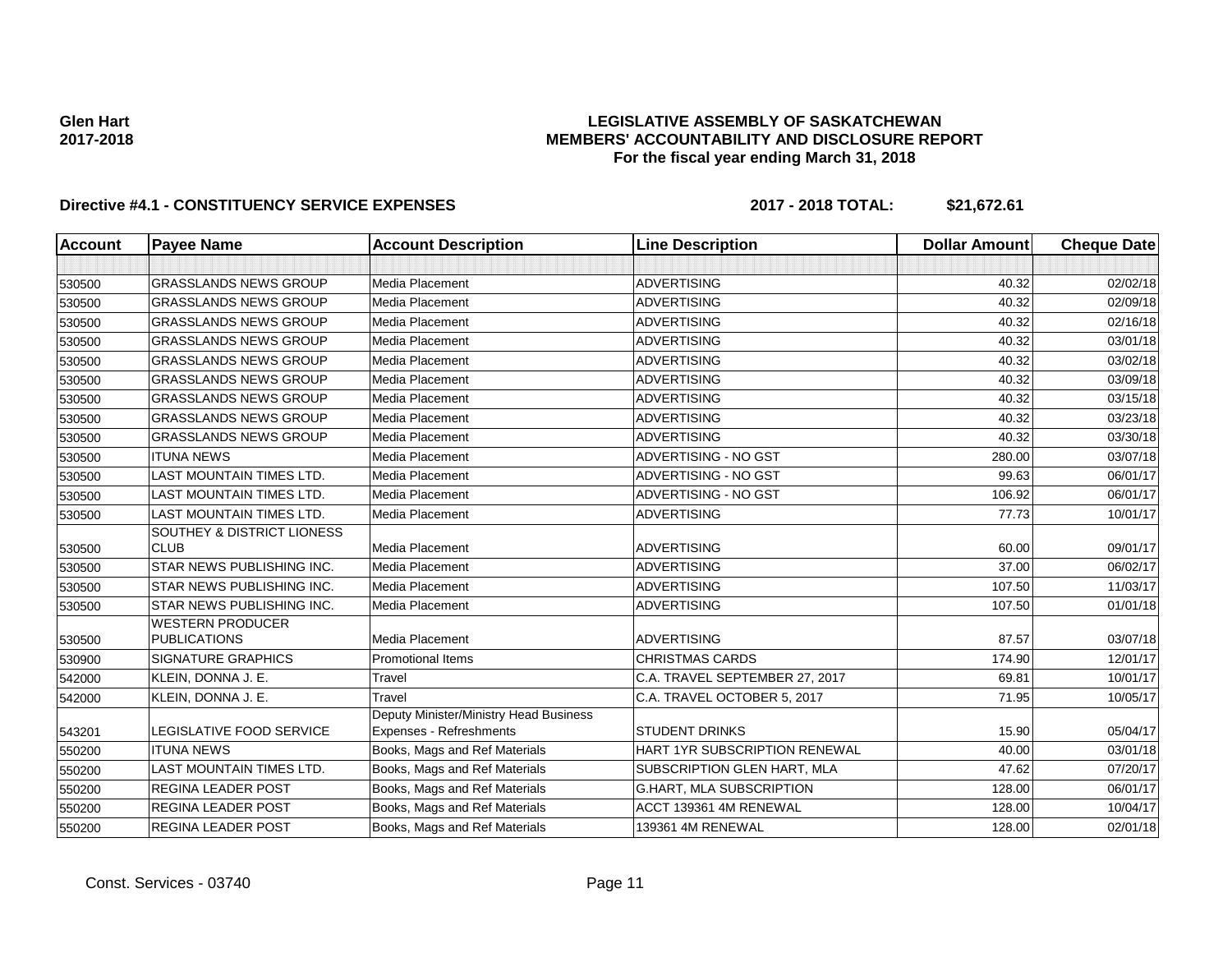### **LEGISLATIVE ASSEMBLY OF SASKATCHEWAN MEMBERS' ACCOUNTABILITY AND DISCLOSURE REPORT For the fiscal year ending March 31, 2018**

| <b>Account</b> | <b>Pavee Name</b>                | <b>Account Description</b>         | <b>Line Description</b>                   | <b>Dollar Amountl</b> | <b>Cheque Datel</b> |
|----------------|----------------------------------|------------------------------------|-------------------------------------------|-----------------------|---------------------|
|                |                                  |                                    |                                           |                       |                     |
| 550200         | <b>STAR NEWS PUBLISHING INC.</b> | Books, Mags and Ref Materials      | WATERFRONT PRESS 1 YR - G. HART           | 44.76                 | 11/09/17            |
| 555000         | HART. GLEN P.                    | <b>Other Material and Supplies</b> | <b>REIMB: OFFICE SUPPLIES</b>             | 77.59                 | 07/01/17            |
| 555000         | HART, GLEN P.                    | <b>Other Material and Supplies</b> | <b>REIMB: MISC. &amp; OFFICE SUPPLIES</b> | 55.46                 | 02/09/18            |
| 555000         | KLEIN, DONNA J. E.               | <b>Other Material and Supplies</b> | <b>REIMB: MISC. &amp; OFFICE SUPPLIES</b> | 121.63                | 10/01/17            |
| 555000         | KLEIN, DONNA J. E.               | <b>Other Material and Supplies</b> | <b>REIMB: OFFICE SUPPLIES</b>             | 38.84                 | 02/10/18            |
| 564300         | HART. GLEN P.                    | Computer Hardware - Exp.           | <b>REIMB: APPLE IPAD 32GB</b>             | 339.19                | 02/09/18            |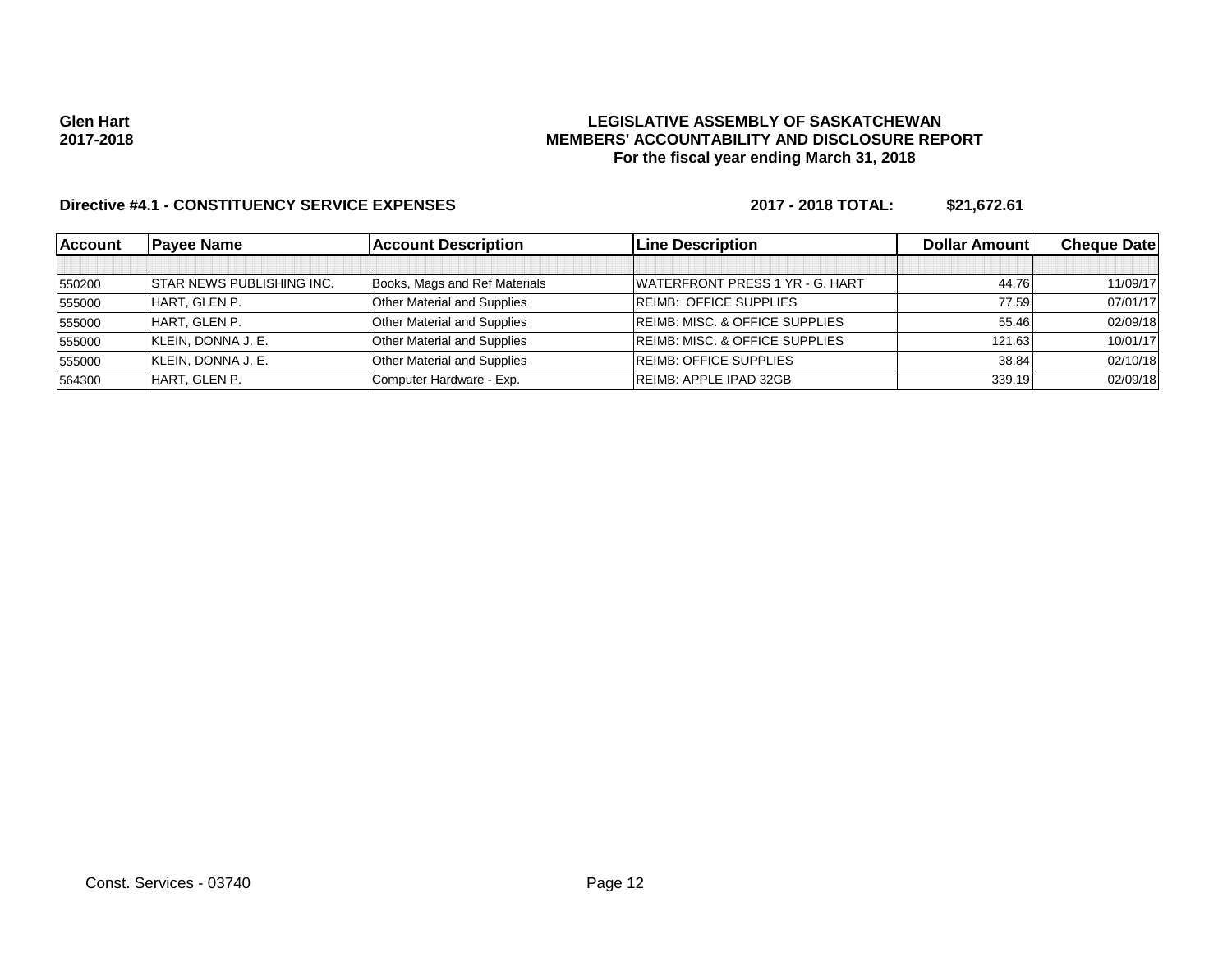# **LEGISLATIVE ASSEMBLY OF SASKATCHEWAN MEMBERS' ACCOUNTABILITY AND DISCLOSURE REPORT For the fiscal year ending March 31, 2018**

# Directive #6 - CONSTITUENCY ASSISTANT EXPENSES 2017 - 2018 TOTAL: \$39,971.68

| <b>Account</b> | <b>Payee Name</b>  | <b>Account Description</b> | <b>Dollar Amount</b> | <b>Cheque Date</b> |
|----------------|--------------------|----------------------------|----------------------|--------------------|
|                |                    |                            |                      |                    |
| 513000         | KLEIN, DONNA J. E. | Out-of-Scope Permanent     | 1,500.00             | 04/11/17           |
| 513000         | KLEIN, DONNA J. E. | Out-of-Scope Permanent     | $-1,500.00$          | 04/11/17           |
| 513000         | KLEIN, DONNA J. E. | Out-of-Scope Permanent     | 1500                 | 04/25/17           |
| 513000         | KLEIN, DONNA J. E. | Out-of-Scope Permanent     | 1,500.00             | 05/09/17           |
| 513000         | KLEIN, DONNA J. E. | Out-of-Scope Permanent     | 1500                 | 05/24/17           |
| 513000         | KLEIN, DONNA J. E. | Out-of-Scope Permanent     | 1,500.00             | 06/06/17           |
| 513000         | KLEIN, DONNA J. E. | Out-of-Scope Permanent     | 1500                 | 06/20/17           |
| 513000         | KLEIN, DONNA J. E. | Out-of-Scope Permanent     | 1,500.00             | 07/05/17           |
| 513000         | KLEIN, DONNA J. E. | Out-of-Scope Permanent     | 1,500.00             | 07/18/17           |
| 513000         | KLEIN, DONNA J. E. | Out-of-Scope Permanent     | 1,500.00             | 08/01/17           |
| 513000         | KLEIN, DONNA J. E. | Out-of-Scope Permanent     | 1,500.00             | 08/15/17           |
| 513000         | KLEIN, DONNA J. E. | Out-of-Scope Permanent     | 1500                 | 08/29/17           |
| 513000         | KLEIN, DONNA J. E. | Out-of-Scope Permanent     | 1,500.00             | 09/12/17           |
| 513000         | KLEIN, DONNA J. E. | Out-of-Scope Permanent     | 1,500.00             | 09/26/17           |
| 513000         | KLEIN, DONNA J. E. | Out-of-Scope Permanent     | 1500                 | 10/11/17           |
| 513000         | KLEIN, DONNA J. E. | Out-of-Scope Permanent     | 1,500.00             | 10/24/17           |
| 513000         | KLEIN, DONNA J. E. | Out-of-Scope Permanent     | 1,500.00             | 11/07/17           |
| 513000         | KLEIN, DONNA J. E. | Out-of-Scope Permanent     | 1,500.00             | 11/21/17           |
| 513000         | KLEIN, DONNA J. E. | Out-of-Scope Permanent     | 1,500.00             | 12/05/17           |
| 513000         | KLEIN, DONNA J. E. | Out-of-Scope Permanent     | 1500                 | 12/19/17           |
| 513000         | KLEIN, DONNA J. E. | Out-of-Scope Permanent     | 1500                 | 01/03/18           |
| 513000         | KLEIN, DONNA J. E. | Out-of-Scope Permanent     | 1,500.00             | 01/16/18           |
| 513000         | KLEIN, DONNA J. E. | Out-of-Scope Permanent     | 1,500.00             | 02/01/18           |
| 513000         | KLEIN, DONNA J. E. | Out-of-Scope Permanent     | 1,500.00             | 02/13/18           |
| 513000         | KLEIN, DONNA J. E. | Out-of-Scope Permanent     | 1500                 | 03/01/18           |
| 513000         | KLEIN, DONNA J. E. | Out-of-Scope Permanent     | 1,500.00             | 03/13/18           |
| 513000         | KLEIN, DONNA J. E. | Out-of-Scope Permanent     | 1,500.00             | 03/27/18           |
| 513000         | KLEIN, DONNA J. E. | Out-of-Scope Permanent     | 1,500.00             | 04/10/18           |
| 514000         | RICHEA, LAWRENCE G | Casual/Term                | 123.88               | 05/09/17           |